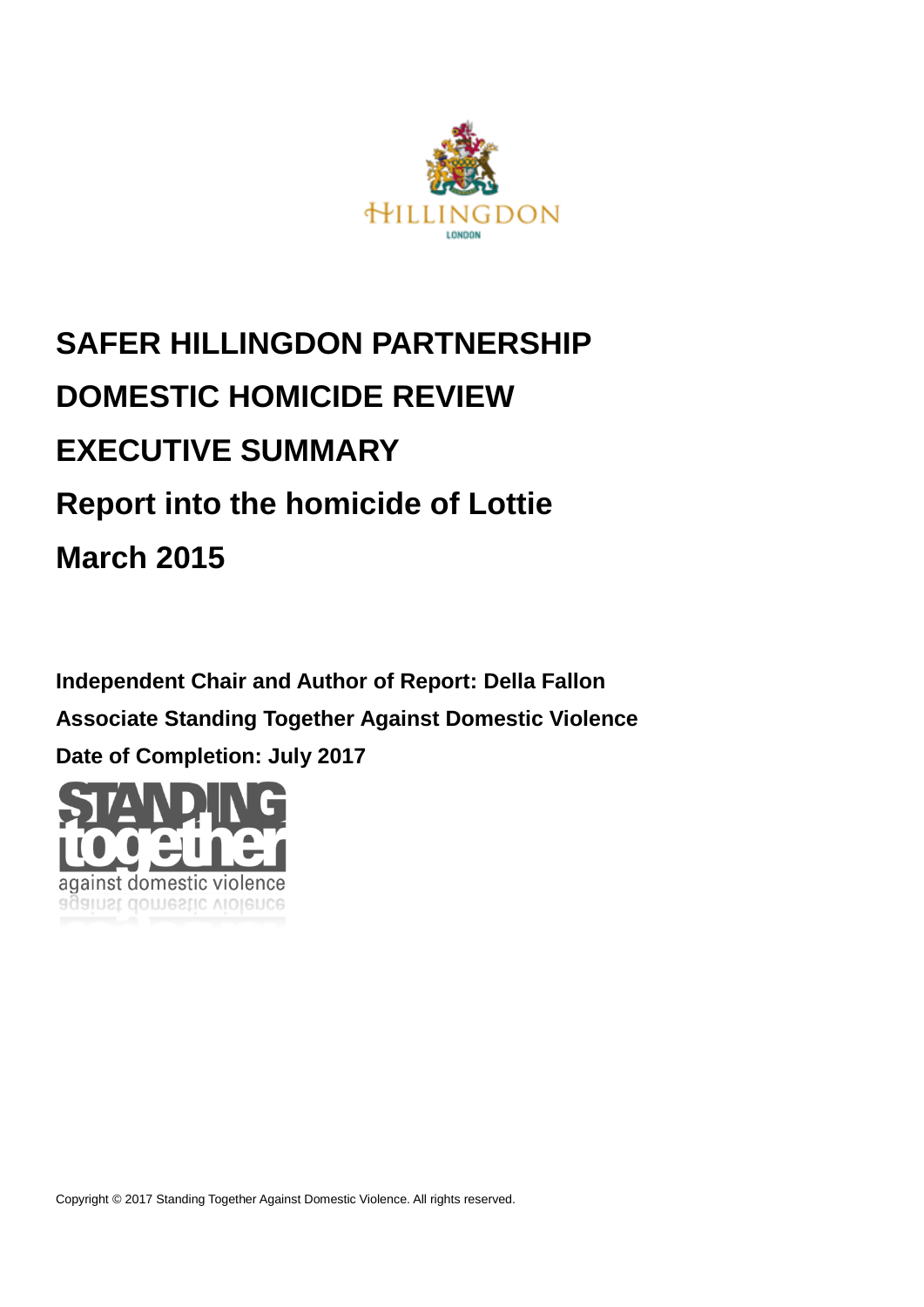### **Contents**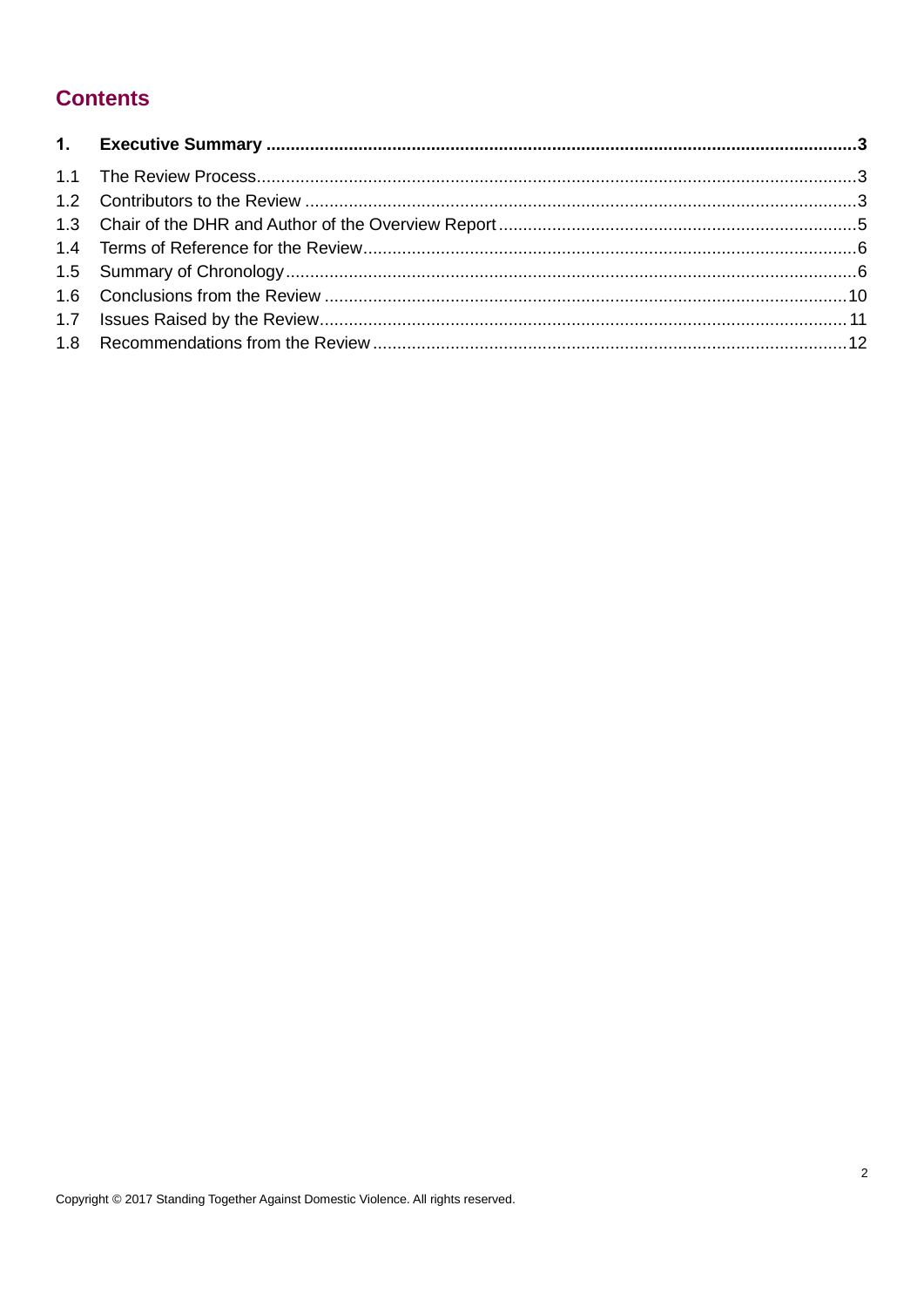## **1. Executive Summary**

#### <span id="page-2-1"></span><span id="page-2-0"></span>**1.1 The Review Process**

- 1.1.1 This summary outlines the process undertaken by Safer Hillingdon Partnership (SHP) Domestic Homicide Review (DHR) Panel in reviewing the homicide of Lottie who was a resident in their area.
- 1.1.2 The following pseudonyms have been in used in this review for the victim and perpetrator (and other parties as appropriate) to protect their identities and those of their family members: Lottie (victim), Bert (perpetrator), Henry, Marge, Betty, Dean, Tina, Stanley, Dolly, Fred and Len.
- 1.1.3 At the time of her murder, Lottie was twenty-five years old and a single parent. She was white, British. She was the intimate partner of Bert, the perpetrator.
- 1.1.4 Bert was twenty-three years at the time of the murder. He was also white, British.
- 1.1.5 Criminal proceedings were completed in May 2016 and the perpetrator was sentenced to a minimum of fifteen years imprisonment.
- 1.1.6 The process began with an initial meeting of the Community Safety Partnership (CSP) on the  $8<sup>th</sup>$ July 2015 when the decision to hold a DHR was agreed. All agencies that potentially had contact with the victim and perpetrator prior to the murder were contacted and asked to confirm whether they had involvement with them.

#### <span id="page-2-2"></span>**1.2 Contributors to the Review**

- 1.2.1 The approach adopted was to seek Individual Management Reviews (IMRs) for all organisations and agencies that were identified to have had contact with Lottie and/or Bert. It was also considered helpful to involve agencies that could have had a bearing on the circumstances of this case, even if they had not been previously aware of the individuals involved. Twenty-seven agencies were identified in the initial scoping undertaken by the CSP and at the first panel meeting.
- 1.2.2 Twenty-three IMRs were received. They all included chronologies and analysis of each agency's contacts with the victim and/or perpetrator over the Terms of Reference time period from 1<sup>st</sup> June 2009 to the date of the homicide.
- 1.2.3 Both Lottie and Bert used several aliases. Agencies were asked to check their records for contact with any of these names.
- 1.2.4 IMRs were received from:
	- a) Central and North West London NHS Foundation Trust, Mental Health Services
	- b) General Practice for Lottie two practices
		- GP 1 registered 1/5/12
		- GP 2 registered 5/11/12 (same as GP 3 below)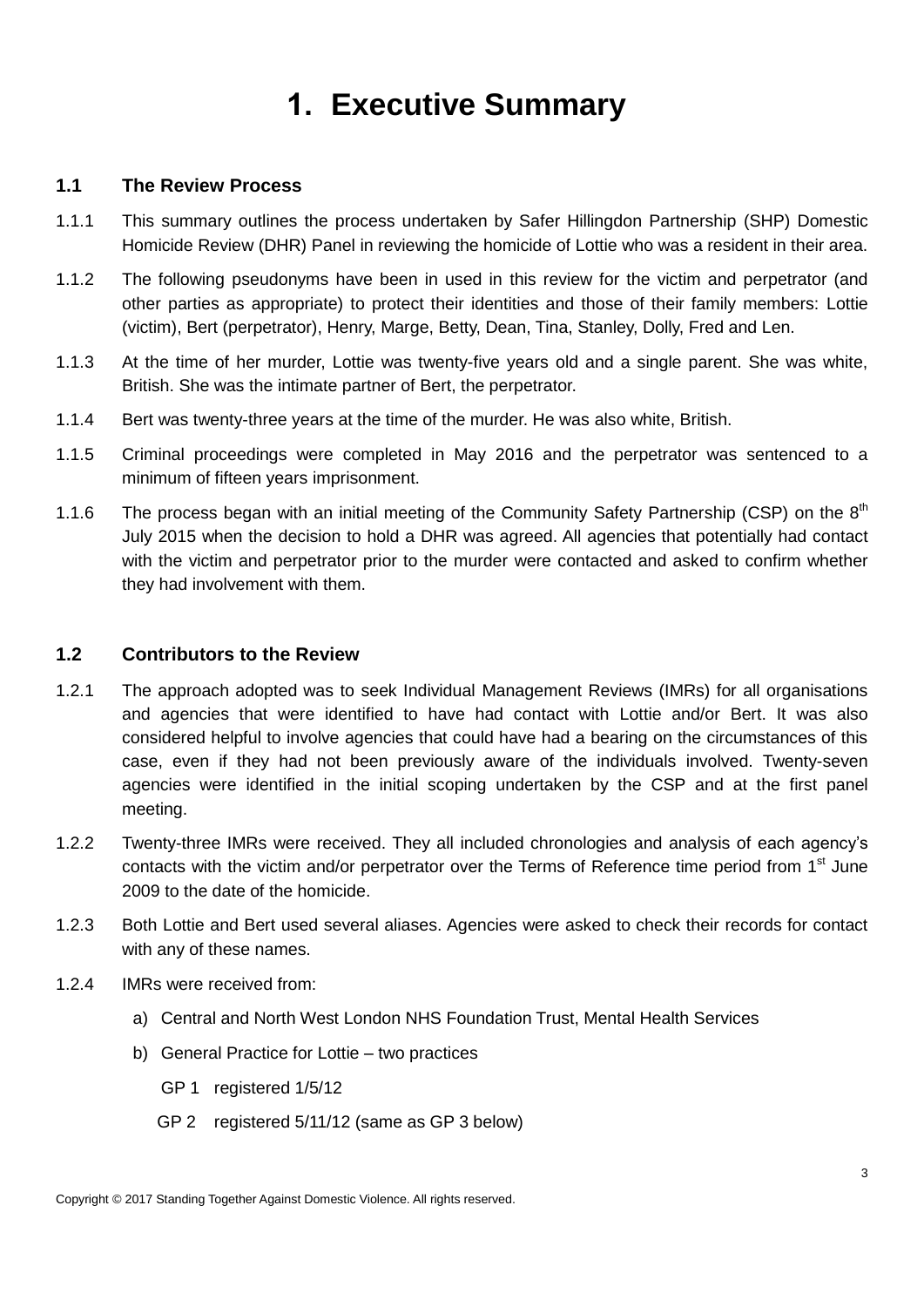- c) General Practices for Bert five practices
	- GP 1 registered 1/6/09
	- GP 2 registered 21/3/13
	- GP 3 registered 8/4/14
	- GP 4 registered 24/6/14
	- GP 5 registered 25/11/14
- d) Greenbrook (provider of Hillingdon Urgent Care Centre)
- e) Hillingdon Hospital
- f) London Borough of Hillingdon, Children's Social Care Services
- g) London Borough of Hillingdon, Independent Domestic Violence Advocacy Service
- h) Metropolitan Police
- i) Thames Valley Police
- j) National Probation Service, London Division
- k) School (attended by Lottie's daughter, Betty)
- l) London Borough of Hillingdon, Education
- m) Victim Support
- n) London Borough of Hillingdon, Homeless Prevention Team
- o) Hestia
- p) Care UK (provider of out of hours GP services)
- q) London Ambulance Service
- r) Central and North West London NHS Foundation Trust, community services
- 1.2.5 Agencies who reviewed their files and provided information to the Review Panel but no IMR:
	- a) Leeds Teaching Hospital.
- 1.2.6 Agencies who reviewed their files and notified the Review Panel they had no contact with either Lottie or Bert were:
	- a) Leeds Children's Social Care
	- b) Leeds and York Partnership NHS Foundation Trust
- 1.2.7 Agencies who reviewed their files and were known to have contact but were unable to retrieve details were:
	- a) Together (mental health provider working with probation)
	- b) The panel was unable to identify the GP practices Lottie was registered with between June 2009 and May 2012.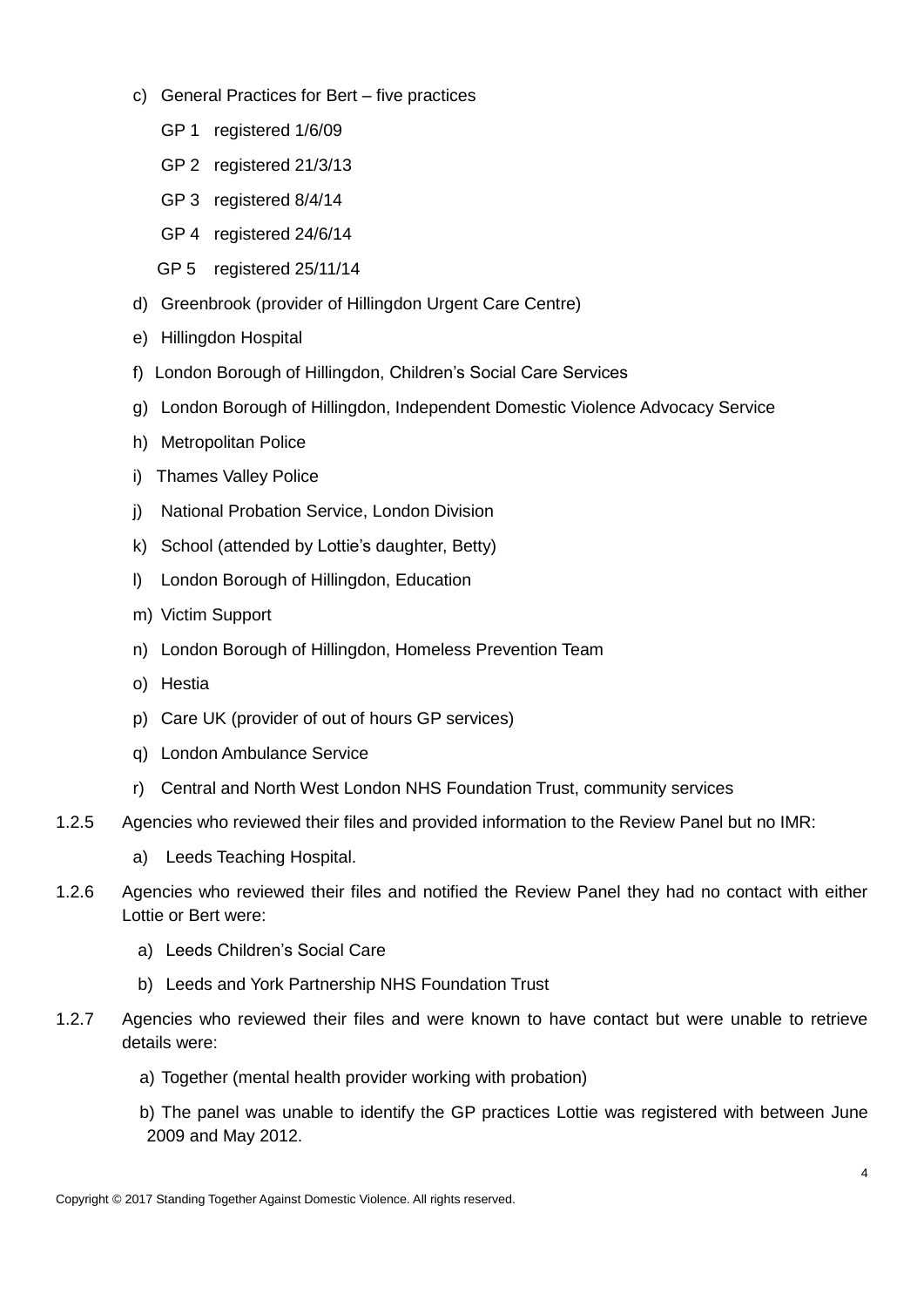- 1.2.1 The IMRs were written by authors independent of case management or delivery of the service concerned. Twenty-three services had involvement with the victim of sufficient duration, which required IMRs to be submitted. Most IMRs received were comprehensive and enabled the panel to analyse the contact with Lottie and/or Bert and to produce the learning for this review. Where necessary further questions were sent to agencies and responses were received.
- 1.2.2 This Review has followed the statutory guidance for DHRs (2013) issued following the implementation of Section 9 of the Domestic Violence Crime and Victims Act 2004. On notification of the homicide, agencies were asked to check for their involvement with any of the parties concerned and secure their records. The chronologies were combined and a narrative chronology written by the independent chair.

#### 1.2.3 The Review Panel Members

- 1.2.4 Agency members not directly involved with the victim, perpetrator or any family members, undertook the IMRs. The members of the panel are listed in **Appendix 3.**
- 1.2.5 Agency representatives were of an appropriate seniority and professional background. Attendance at meetings was good although, because of the length of the process, some representatives were replaced.
- 1.2.6 In recognition of the specific health needs of both Lottie and Bert, the panel membership included a psychiatrist with drug and alcohol expertise and a senior manager with general adult mental health expertise.
- 1.2.7 The Review Panel met a total of eight times, with the first panel meeting on the 8<sup>th</sup> July 2015 and the final meeting on 22<sup>nd</sup> November 2016.

#### 1.2.8 Contact with the family

- 1.2.9 Following Bert's sentencing, the Independent Chair met with several members of Lottie's family on  $26<sup>th</sup>$  Mav 2016. On  $8<sup>th</sup>$  November 2016, the Independent Chair held an additional meeting with a family member. At both meetings the family was supported by an advocate from AAFDA. The draft DHR report was shared with the family at a further meeting on  $9<sup>th</sup>$  March 2017. Following the Hillingdon CSP meeting on the 28<sup>th</sup> March 2017, one recommendation was revised. The full DHR report, including the action plan, was shared with the family on the  $17<sup>th</sup>$  July 2017.
- 1.2.10 Bert and Bert's family were also approached and invited to contribute to the review. The independent chair met with Dolly, Bert's mother, on the 23<sup>rd</sup> June 2016. Bert's brother declined to engage. Bert also chose not to participate in the review.
- 1.2.11 The Chair of the Review wishes to thank everyone who contributed their time, patience and cooperation to this review.

#### <span id="page-4-0"></span>**1.3 Chair of the DHR and Author of the Overview Report**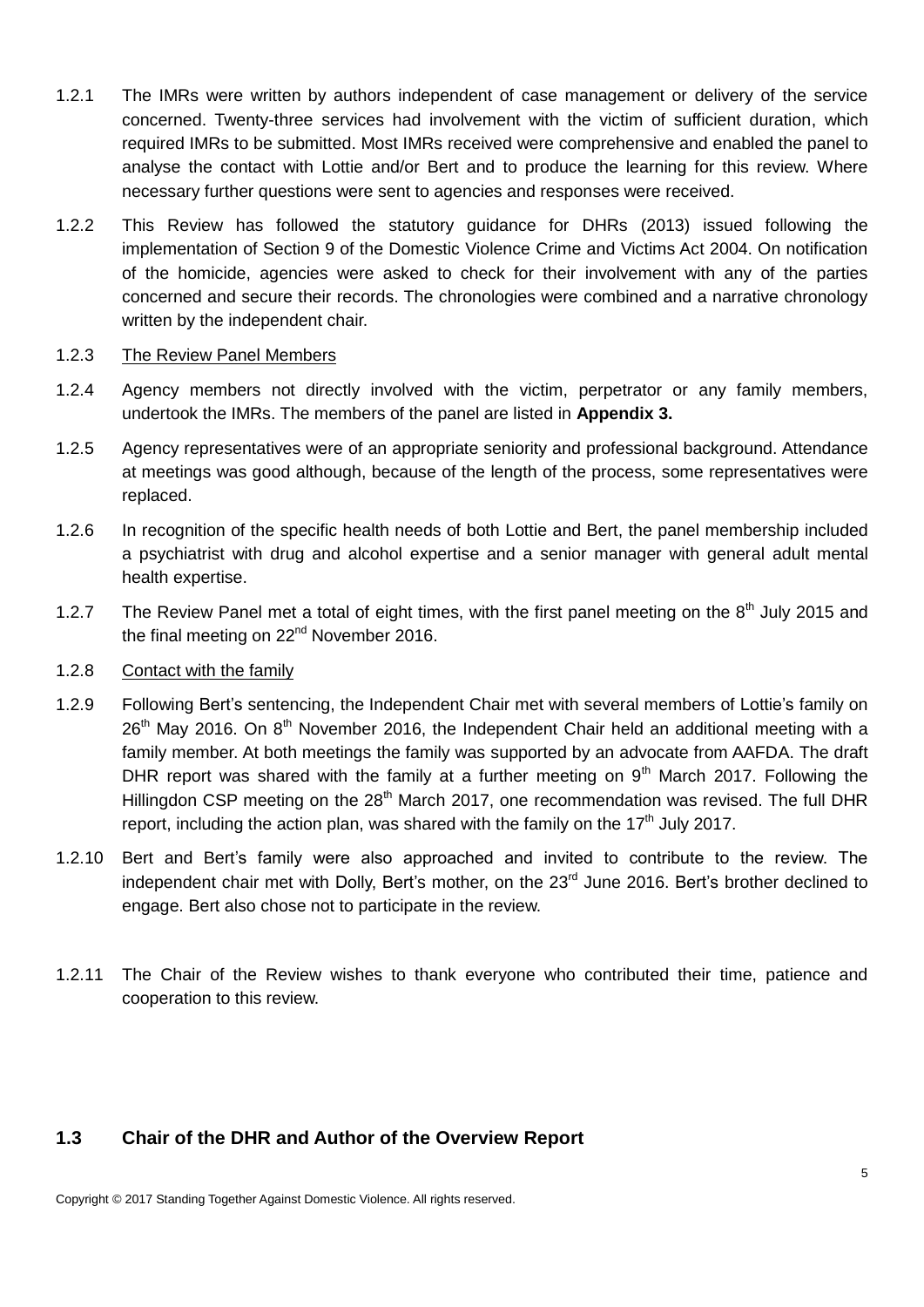- 1.3.1 The Chair of the Review and author of the Overview Report was Della Fallon, an associate DHR Chair working with Standing Together Against Domestic Violence (STADV), an organisation dedicated to developing effective, coordinated community responses to domestic violence. Della has spent her entire career working in the field of mental health, in service development, commissioning and more recently as a senior independent director of an NHS Foundation Trust. She is currently the chair of the Epsom Health and Care Board; a first tier tribunal member (mental health); and a lay representative with Health Education England, Kent, Surrey and Sussex. Della has no connection with Hillingdon or any of the agencies involved in this case.
- 1.3.2 Della Fallon has no connection with the London Borough of Hillingdon or any of the agencies involved in this case.
- 1.3.3 Standing Together Against Domestic Violence (STADV) is a UK charity bringing communities together to end domestic abuse. It aims to see every area in the UK adopt the Coordinated Community Response (CCR). The CCR is based on the principle that no single agency or professional has a complete picture of the life of a domestic abuse survivor, but many will have insights that are crucial to their safety. It is paramount that agencies work together effectively and systematically to increase survivors' safety, hold perpetrators to account and ultimately prevent domestic homicides

#### <span id="page-5-0"></span>**1.4 Terms of Reference for the Review**

- 1.4.1 The full Terms of Reference are included in **Appendix 2**.
- 1.4.2 The review was conducted in Hillingdon as this was where Lottie was murdered. Both Lottie and Bert lived in Hillingdon for many years and had attended schools in the borough as children. In 2014 Lottie lived briefly in Slough. For this reason, the agencies involved with the review were predominantly Hillingdon based, but Thames Valley Police was also represented. The Review Panel were asked to review events from  $1<sup>st</sup>$  June 2009 up to the homicide. This date was chosen because there was a reference to a MARAC referral for Lottie in late 2009. Agencies were also asked to summarise any relevant contact with Lottie or Bert prior to 2009.

#### <span id="page-5-1"></span>**1.5 Summary of Chronology**

- 1.5.1 At the time of her murder, Lottie was twenty-five years old, unemployed and a single parent. Her seven-year-old daughter was in the care of her parents and both families were living in Hillingdon. She had been in a relationship with Bert for approximately eighteen months.
- 1.5.2 At the time of the murder, Bert was twenty-three years old and unemployed.
- 1.5.3 Metropolitan Police: both Lottie and Bert were known to the police.
- 1.5.4 In 2009 and 2010, Lottie came to the attention of police as a victim of domestic related incidents on five occasions, but none of these involved Bert. On 11<sup>th</sup> February 2010, Lottie was referred by the police to the IDVA and MARAC.
- 1.5.5 Between 2012 and 2013 there was further contact with the police because of domestic incidents involving Lottie's parents, harassment by others and burglary. In March 2013, Lottie was cautioned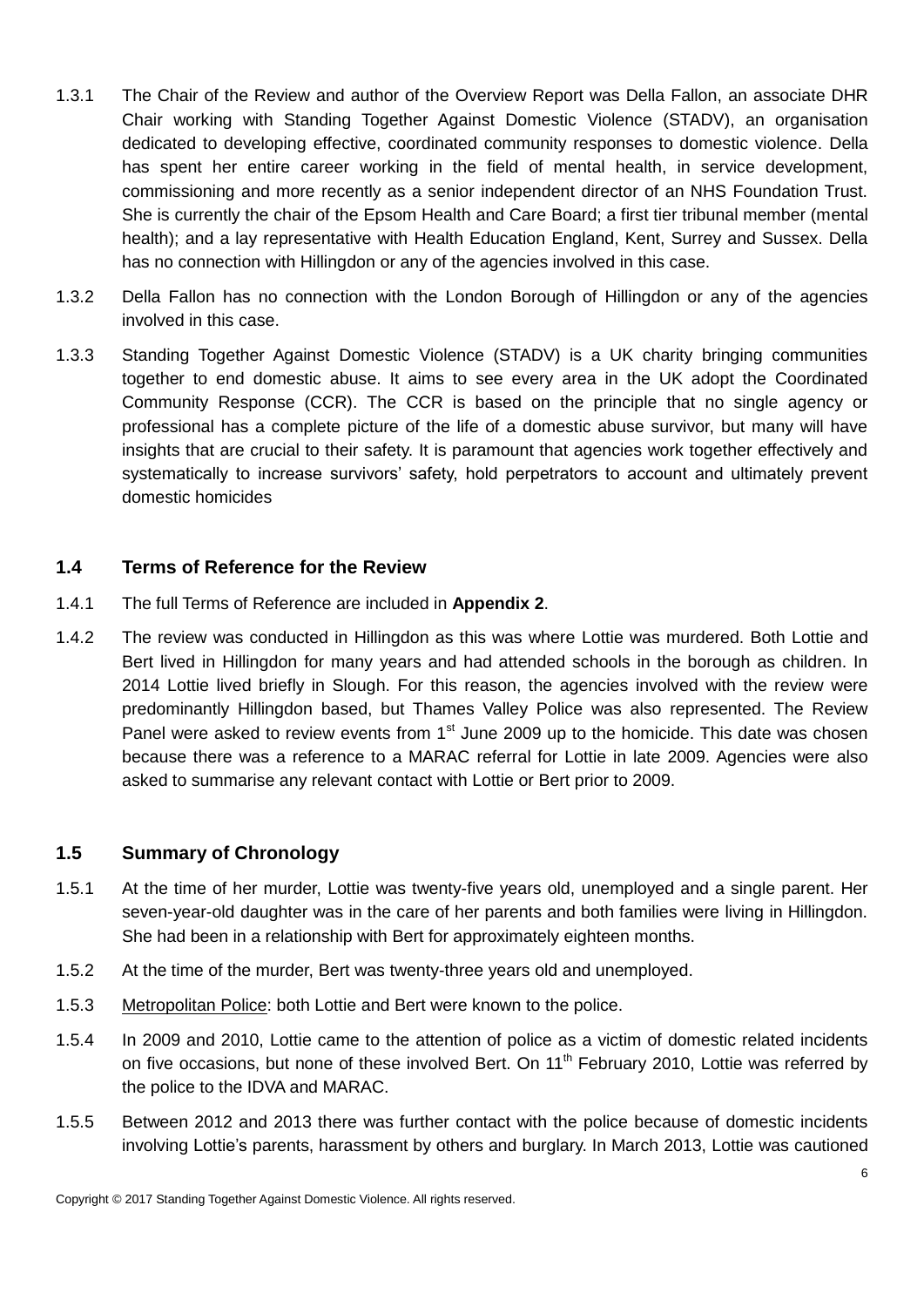for common assault following an incident involving her mother. On 5<sup>th</sup> November 2013, Lottie was arrested for child neglect.

- 1.5.6 On  $1<sup>st</sup>$  June 2012, Bert was convicted and sentenced to 27 months imprisonment following an unprovoked attack on a motorist. He was released on licence on 17<sup>th</sup> December 2012.
- 1.5.7 Between 2014 and 2015, the police had contact with Bert on four occasions for incidents of domestic abuse involving Lottie. During that time he also came to the attention of the police for two incidents related to assaults on his younger brother and an assault on a minicab driver.
- 1.5.8 On 10<sup>th</sup> February 2014, the first recorded incident of domestic abuse occurred. Lottie called the police because of threats by Bert. A skeleton DASH risk assessment assessed her as being at standard risk.
- 1.5.9 On 4<sup>th</sup> July 2014, Bert called the police and disclosed hitting Lottie. Both Lottie and Bert subsequently denied the assault. Lottie was assessed as standard risk.
- 1.5.10 On 13<sup>th</sup> July 2014, Lottie called 999 four times in the early hours of the morning. Police forced entry and found her asleep, holding a knife and with visible injuries. During one call she disclosed domestic abuse. She was assessed as medium risk.
- 1.5.11 On 26<sup>th</sup> November 2014, Lottie called the police after Bert gained entry to her flat. She disclosed previous violence from Bert and was assessed as standard risk.
- 1.5.12 On 26<sup>th</sup> December 2014, Bert was identified as the sole suspect in the assault of a minicab driver. He was wanted for this crime at the time of Lottie's murder, although the Metropolitan Police subsequently discontinued the outstanding arrest.
- 1.5.13 Thames Valley Police: both Lottie and Bert were known to the police.
- 1.5.14 Bert came to the attention of Thames Valley Police on two occasions in 2013, relating to robbery and kidnapping. He was not charged for either.
- 1.5.15 On 24<sup>th</sup> October 2013, police were called by the ambulance service to a hotel in Slough. Bert had self-harmed and he was taken by police to a health centre. A woman, believed to be Lottie, was present.
- 1.5.16 On 8<sup>th</sup> November 2014, police were called to same hotel by a member of staff following sounds of things being broken and shouting. Police found considerable damage to the room and Bert and Lottie were arrested on suspicion of criminal damage. The case against Lottie was dropped. Bert failed to attend for charging on the  $19<sup>th</sup>$  December 2014 and attempts to trace him were unsuccessful. On the 11<sup>th</sup> May 216, Bert was charged with criminal damage and resisting arrest and sentence to six weeks imprisonment.
- 1.5.17 Independent Domestic Violence Advocacy Service, HIDVA; Lottie was in contact with the service between January 2010 and July 2014. In January 2010 she was referred to MARAC. There were two face-to-face contacts with Lottie in relation to Bert and one risk assessment was recorded. The final contact with Lottie was by telephone on the  $20<sup>th</sup>$  July 2014.
- 1.5.18 Hestia, Domestic Abuse Floating Support Service; their only contact with Lottie was on 14<sup>th</sup> March 2012.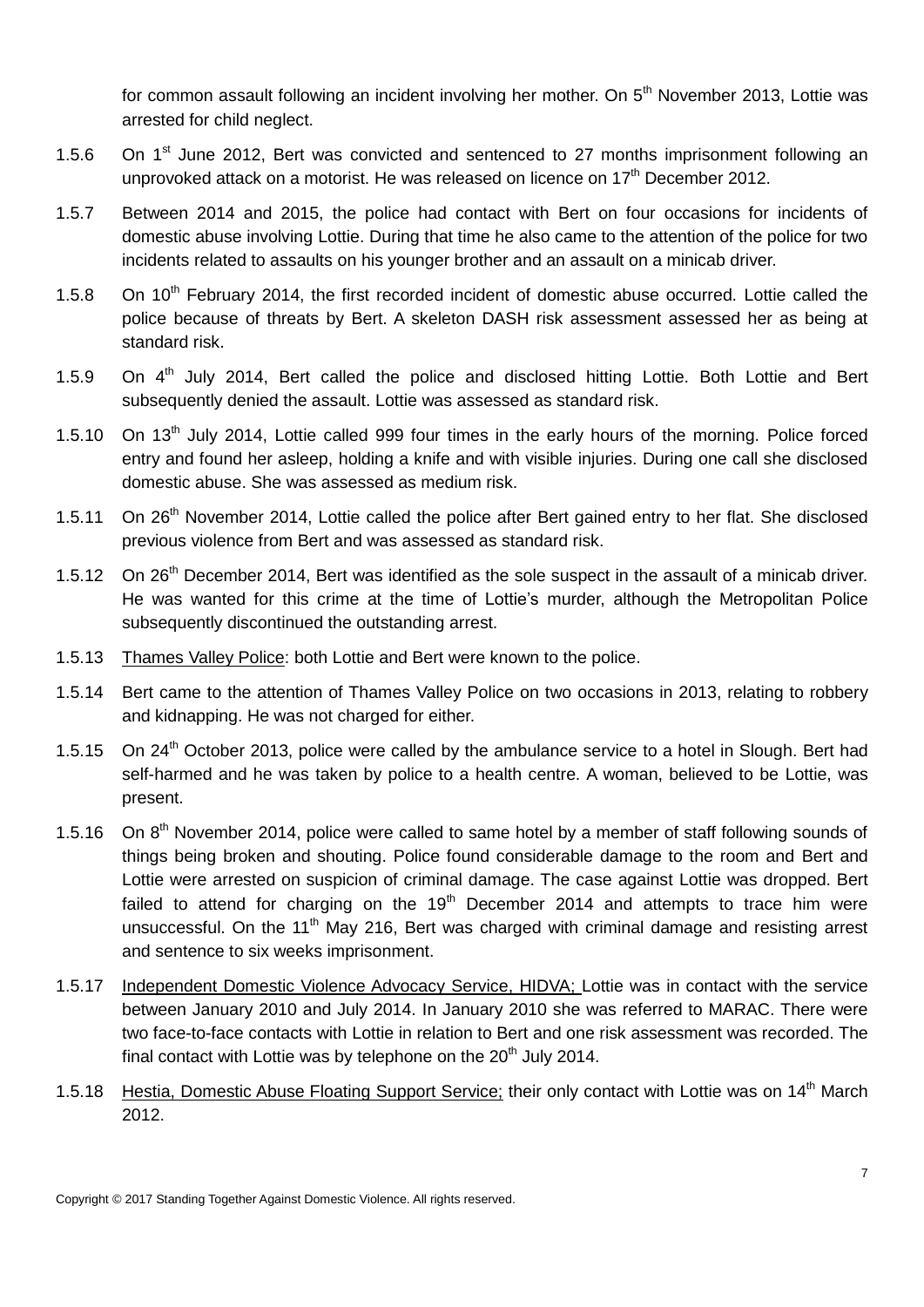- 1.5.19 National Probation Service: Bert was first known to probation in May 2012 while on bail for the assault on a motorist. He was convicted and sentenced to 27 months imprisonment. On  $17<sup>th</sup>$ December 2012 he was released on licence and referred to MAPPA. On 13<sup>th</sup> February 2013 his MAPPA status was reduced from level 2 to level 1. On 31<sup>st</sup> January 2014, Lottie's address was assessed as suitable for licence supervision. On 18<sup>th</sup> February 2014 he was recalled to custody following the incident involving Lottie on 10<sup>th</sup> February 2014. He was released from prison on the 21<sup>st</sup> June 2014. There was no further contact with probation after this date.
- 1.5.20 Central and North West London NHS Foundation Trust (CNWL); mental health services. Both Lottie and Bert were known to CNWL mental health services. Lottie was discharged from their care in December 2014, but Bert was still in receipt of services at the time of the murder.
- 1.5.21 Lottie's first contact was on the  $10<sup>th</sup>$  January 2013 following an overdose. Following care by the Home Treatment Team, she then had several appointments with the Assessment and Brief Treatment Team throughout 2013 and 2014. On 27<sup>th</sup> March 2014 she disclosed domestic abuse.
- 1.5.22 Bert had a longer history of contact with mental health services and a diagnosis of dissocial personality disorder and emotionally unstable personality disorder. In May 2010, aged seventeen, he was admitted as an inpatient to an adolescent unit. On three occasions Bert presented to Accident and Emergency (A and E) and made threats against others. On occasions he presented to mental health services and asked to be admitted as an in-patient. Between 2011 and 2014 he was seen sporadically by CNWL community services. He was admitted informally in September 2014. He was last reviewed on the  $19<sup>th</sup>$  February 2015.
- 1.5.23 Central and North West London NHS Foundation Trust (CNWL); community health services. Lottie and her daughter were well known to the CNWL community health services. In the early years they were seen by the health visiting service and in March 2012, when Betty started school, they were transferred to the school nursing service.
- 1.5.24 On 11<sup>th</sup> February 2014, Betty disclosed domestic violence to the school nurse. The school shared the disclosure with children's social care that day. The school nurse regularly assessed Betty. The school nurse attended core group and case conference meetings. It was noted that Lottie rarely attended the meetings but her parents mostly did. The final core group meeting was held on the  $4<sup>th</sup>$ March 2015.
- 1.5.25 Greenbrook Healthcare, Hillingdon Urgent Care Centre: Bert presented to the service on five occasions between October 2013 and September 2014 requesting treatment for physical injuries, medication following his release from prison, and mental health issues. The service had no contact with Lottie.
- 1.5.26 Hillingdon Hospital NHS Foundation Trust; both Bert and Lottie attended the hospital.
- 1.5.27 All of Bert's attendances preceded his relationship with Lottie. Between 2009 and 2011, Bert presented to A and E on six occasions for mental health issues, an overdose and injuries following acts of violence. In March 2012 Bert presented to A and E on two consecutive days, 29<sup>th</sup> and 30<sup>th</sup>, making serious threats against others. The psychiatric liaison team assessed him. Bert's final attendance was on the  $5<sup>th</sup>$  September 2013, when he presented with injuries sustained in a fight.
- 1.5.28 In December 2012 and January 2013, Lottie attended A and E having taken overdoses.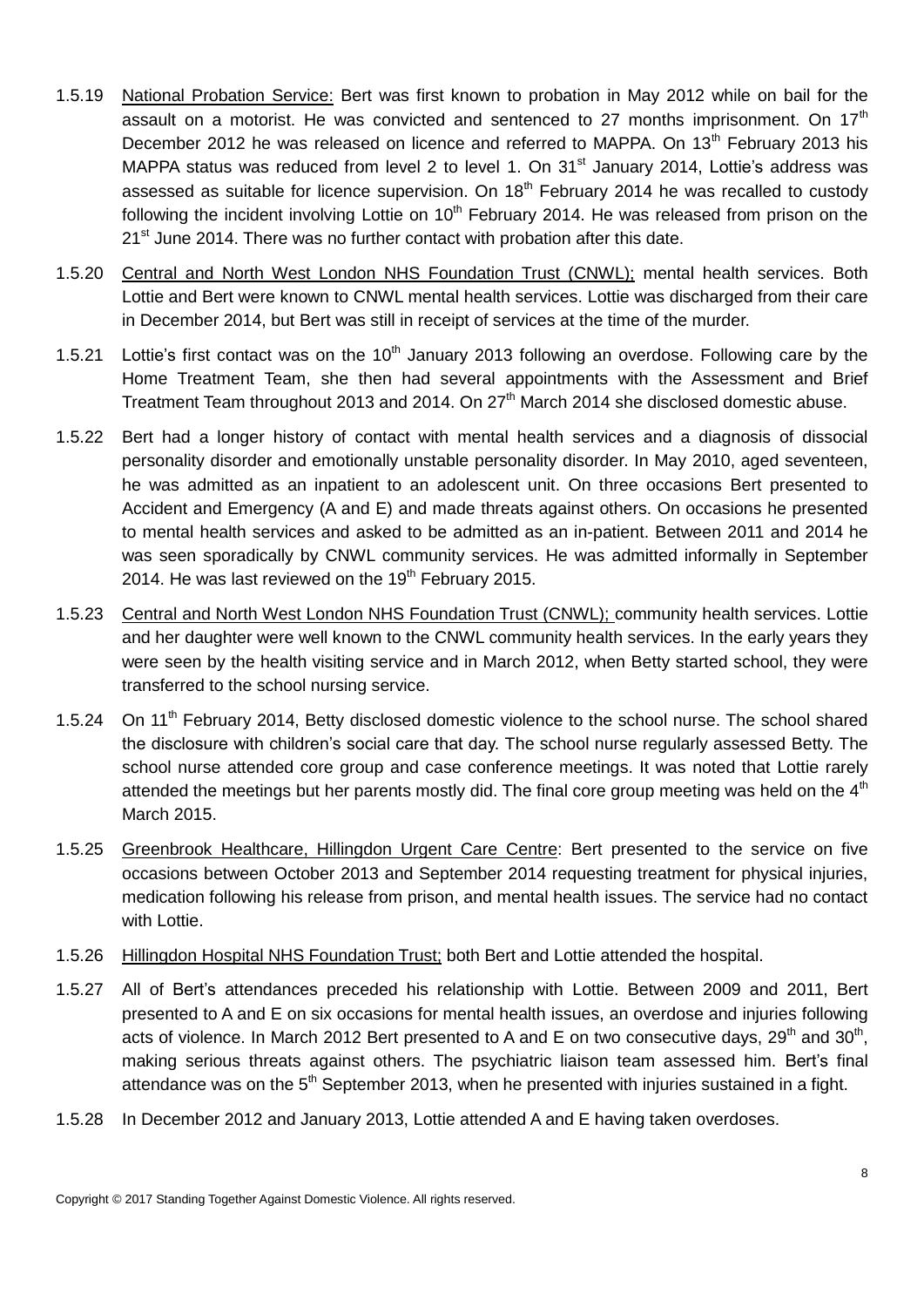- 1.5.29 Lottie's final recorded attendance was on  $10<sup>th</sup>$  October 2014 when she attended an outpatient appointment and disclosed having been a victim of domestic violence.
- 1.5.30 Care UK, Out of hours GP Service; Bert had contact with the service on three occasions. The final contact was on 24<sup>th</sup> September 2013 when he presented with a worsening of his mental health problems.
- 1.5.31 London Borough of Hillingdon, Housing; Lottie was well known to the service. In January 2013 she presented with Betty, fleeing domestic violence from an unknown perpetrator, but not Bert. After staying in a refuge she was accommodated in a two-bedroom house.
- 1.5.32 On  $7<sup>th</sup>$  July 2014 she asked to be rehoused after being assaulted by Bert. She was placed in several B&Bs before moving to the hotel in Slough on 20<sup>th</sup> August 2014.
- 1.5.33 On 13<sup>th</sup> November 2014, Lottie was offered and accepted a one-bedroom flat in Hillingdon on a temporary basis. Later that month she reported feeling concerned about her safety there. She was directed to the IDVA service.
- 1.5.34 On 20<sup>th</sup> February 2015, Lottie requested a move back to her previous address.
- 1.5.35 Bert had limited contact with housing. He approached housing on 21<sup>st</sup> June 2014, the day he was released from prison. He was provided with interim accommodation on the  $25<sup>th</sup>$  June 2014 although it appears that he didn't ever stay there. He attended again on the  $12<sup>th</sup>$  November 2014 but was not offered accommodation.
- 1.5.36 London Ambulance Service; had four recorded contacts with Lottie.
- 1.5.37 The first three contacts preceded her relationship with Bert. On 21<sup>st</sup> December 2012 they attended and Lottie was recorded to have taken an overdose. A safeguarding referral for Betty was made. On the 10<sup>th</sup> January 2013 they again attended following an overdose and a safeguarding referral was made for Lottie.
- 1.5.38 The final contact was in March 2015 following the fatal stabbing.
- 1.5.39 Victim Support; during the review period, they received nine referrals for Lottie. The first was in 2010 when Lottie was being supported by the IDVA. The following six were for non-domestic incidents and, on each occasion, Lottie declined support.
- 1.5.40 During 2014, the Metropolitan Police referred Lottie to Victim Support following the second incident of domestic violence on 4<sup>th</sup> July 2014, when Lottie was risk assessed and referred on to IDVA, and again following the third on  $13<sup>th</sup>$  July 2014 when they confirmed the IDVAs involvement and closed the case.
- 1.5.41 General Practitioners; from May 2012 to March 2015, Lottie was registered with two practices. She has a history of non-attendance but occasionally attended requesting mental health referrals and prescriptions.
- 1.5.42 Bert was registered with five practices. He was a frequent attender, often making emergency appointments and attending the same day. Between 25<sup>th</sup> November 2014 and March 2015, Bert attended GP 5 on seven occasions. His final contact was in March 2015 when he asked for a prescription as advised by the community mental health team.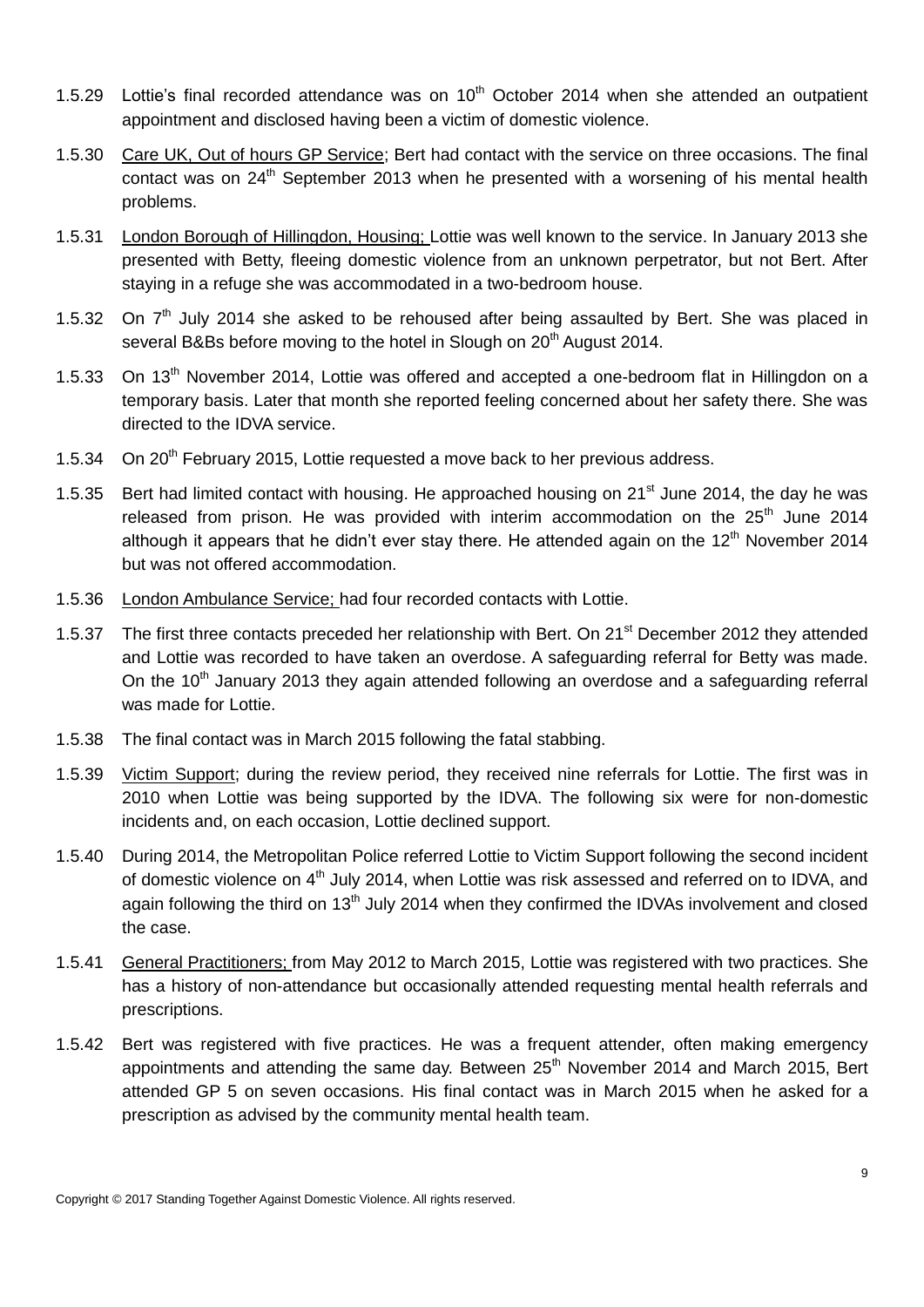- 1.5.43 The School; became aware of the relationship between Lottie and Bert in February 2014 when Bert started collecting Betty from school. On 11<sup>th</sup> February 2014, staff noticed that Bert's hands were heavily bandaged. It was the same day that Betty disclosed that Lottie and Bert had been fighting. Social services were informed and Bert was recalled to prison shortly after.
- 1.5.44 From June 2014 onwards, Betty was cared for by her grandparents. Lottie was next seen at school in January 2015 when she denied the incident the previous year.
- 1.5.45 Education, London Borough of Hillingdon; had some limited contact with Lottie because of Betty's poor school attendance.
- 1.5.46 Children's Social Care, London Borough of Hillingdon; Lottie and Betty were known to Children's Social Care from before 2009 due to concerns about Lottie's intoxication.
- 1.5.47 Betty was allocated a social worker in November 2009 who was actively involved with Lottie over the years.
- 1.5.48 Following Lottie's arrest for child neglect on the  $5<sup>th</sup>$  November 2013, Betty was placed in her grandmothers care. Betty disclosed to her social worker that Bert and Lottie had argued that day and Bert had broken a window.
- 1.5.49 On the  $29<sup>th</sup>$  November 2013, Lottie and Bert signed a written agreement about the care of Betty and she was returned to Lottie's care. The following month probation notified children's social care of a potential risk to Lottie and Betty because of people pursing Bert.
- 1.5.50 From 16<sup>th</sup> December 2013, Betty was managed by children's social care as a child in need. Lottie and Bert's engagement with the plan was noted to be poor.
- 1.5.51 Betty's disclosure about the incident of domestic violence on the 10<sup>th</sup> February 2014 was shared by the school with children's social care. Probation was notified and Bert was recalled to prison.
- 1.5.52 On the  $10<sup>th</sup>$  March 2014, Betty was placed on a child protection plan. There were on-going concerns about Betty and, at some point in spring 2014, Betty moved to live with her grandparents. She was living with them at the time of Lottie's murder.
- 1.5.53 There was on-going contact with children's social care and Lottie, and they were notified by the IDVA of the third incident of domestic abuse on the 13<sup>th</sup> July 2014.
- 1.5.54 On 26<sup>th</sup> September 2014 Lottie called to discuss having Betty returned to her care. In November 2013 a risk assessment of Bert was planned. It is not clear when it started but, on in March 2015, it was recorded to be underway.

#### <span id="page-9-0"></span>**1.6 Conclusions from the Review**

- 1.6.1 Bert subjected Lottie to physical violence and coercive control.
- 1.6.2 Given the severity and frequency of domestic violence was escalating, which had also included violent assaults by Bert on his brother, and latterly an assault on a member of the public, it is reasonable to conclude that further serious violence could have been predicted. It could not have been predicted with certainty whom the victim would be, but the risks to Lottie were elevated because they were intimate partners.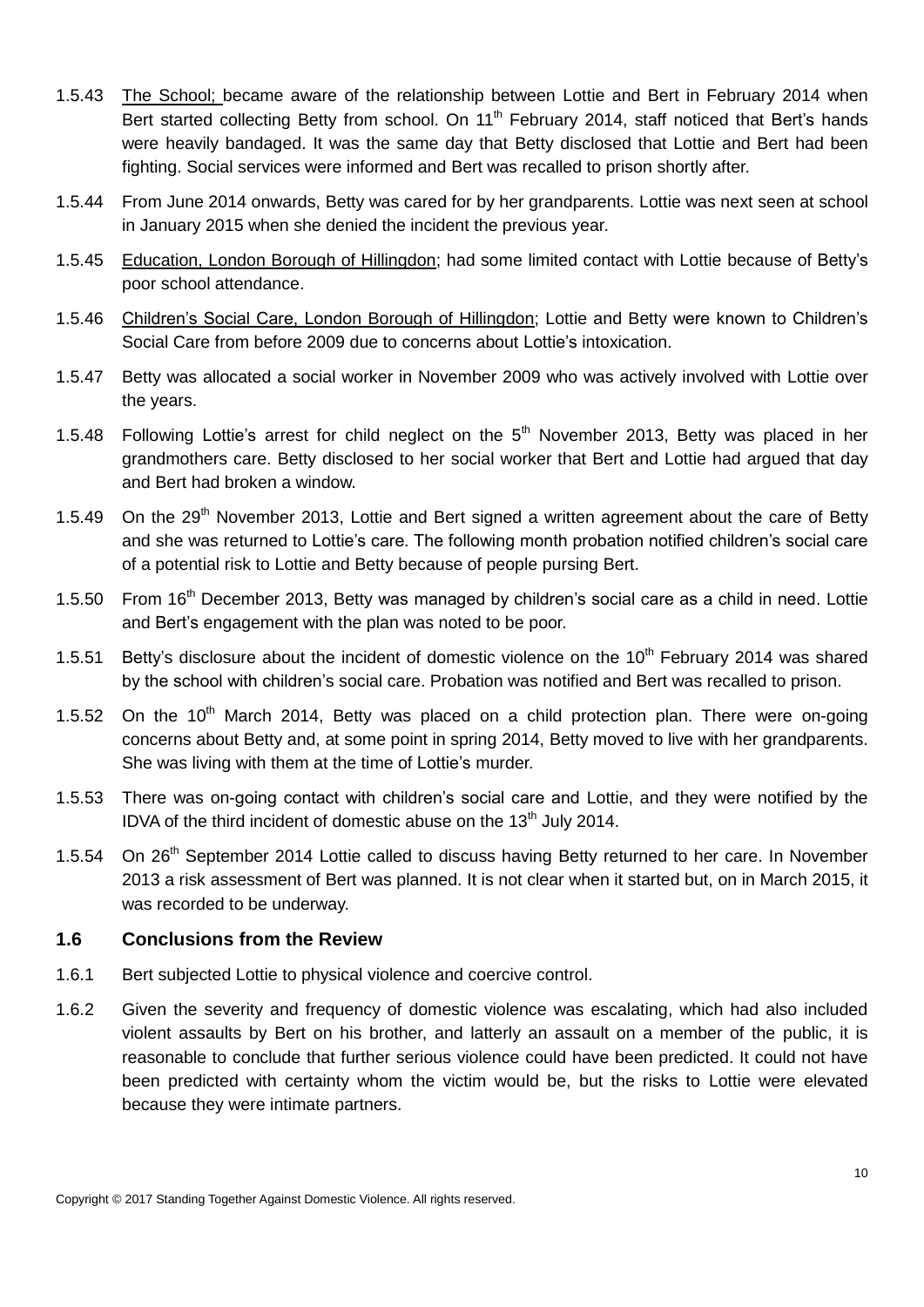1.6.3 The services provided to Lottie were not effective in keeping her safe. What cannot, however, be concluded is whether, had the services been better coordinated, her needs been escalated, realistic and practical alternatives offered, and fewer opportunities missed, Lottie could have engaged effectively with agencies to ensure her safety and prevent her murder.

#### <span id="page-10-0"></span>**1.7 Issues Raised by the Review**

- 1.7.1 This was the second domestic homicide in Hillingdon in 2015; both resulted in DHRs. There were some common themes across both.
- 1.7.2 Weaknesses in the borough's strategic overview, governance and operational response to domestic violence were identified.
- 1.7.3 A number of missed opportunities by agencies to intervene were identified.
- 1.7.4 Gaps in the provision of domestic abuse specialist support service were indicated and there was no clear commissioning strategy to meeting the needs of both victims and perpetrators. There was a lack of focus by some services on those victims at highest risk of harm.
- 1.7.5 Both Lottie and Bert had high levels of contact with statutory services and agencies. However, no one developed a good working relationship with Lottie and really understood the complexities of her life. Generally there was a lack of curiosity about Lottie and her circumstances, and a lack of awareness among many professionals about domestic violence generally and coercive control specifically. As a result, some agencies were unrealistic in their expectations of Lottie, both in the plans they developed and also by expecting her to be proactive in seeking support. Overall, there was no clear approach to working with someone, like Lottie, who often didn't engage well with professionals and services.
- 1.7.6 Some agencies worked in a silo. Only a few agencies were aware of the relationship between Lottie and Bert, and there were significant gaps in some agencies recording and sharing of information. Communication and cooperation within and between agencies was sometimes poor.
- 1.7.7 Very few risk assessments were done and different agencies used different tools. Despite this, there was clear evidence available to some agencies that Lottie was at high risk of harm yet, after 2010, Lottie was never successfully referred to MARAC or adult safeguarding.
- 1.7.8 The elevated risk of violence resulting from the combination of mental health issues and substance misuse, sometimes called the toxic trio, wasn't widely understood. There is a need to review the local planning and provision for perpetrators with substance misuse and personality disorders. It was also clear that some agencies were unaware of the referral pathway and criteria for referral to MAPPA.
- 1.7.9 At that time, the pursuit of offenders of domestic violence wasn't given the priority that it should have been. Aside from being recalled to prison, Bert was not held to account for the abuse that he perpetrated. There are no specialist resources for perpetrators available within Hillingdon currently. A partnership approach to perpetrators is needed. There was also a lack of planning and management of Bert's release from prison following his recall for non-engagement and domestic violence, which increased the risks to Lottie.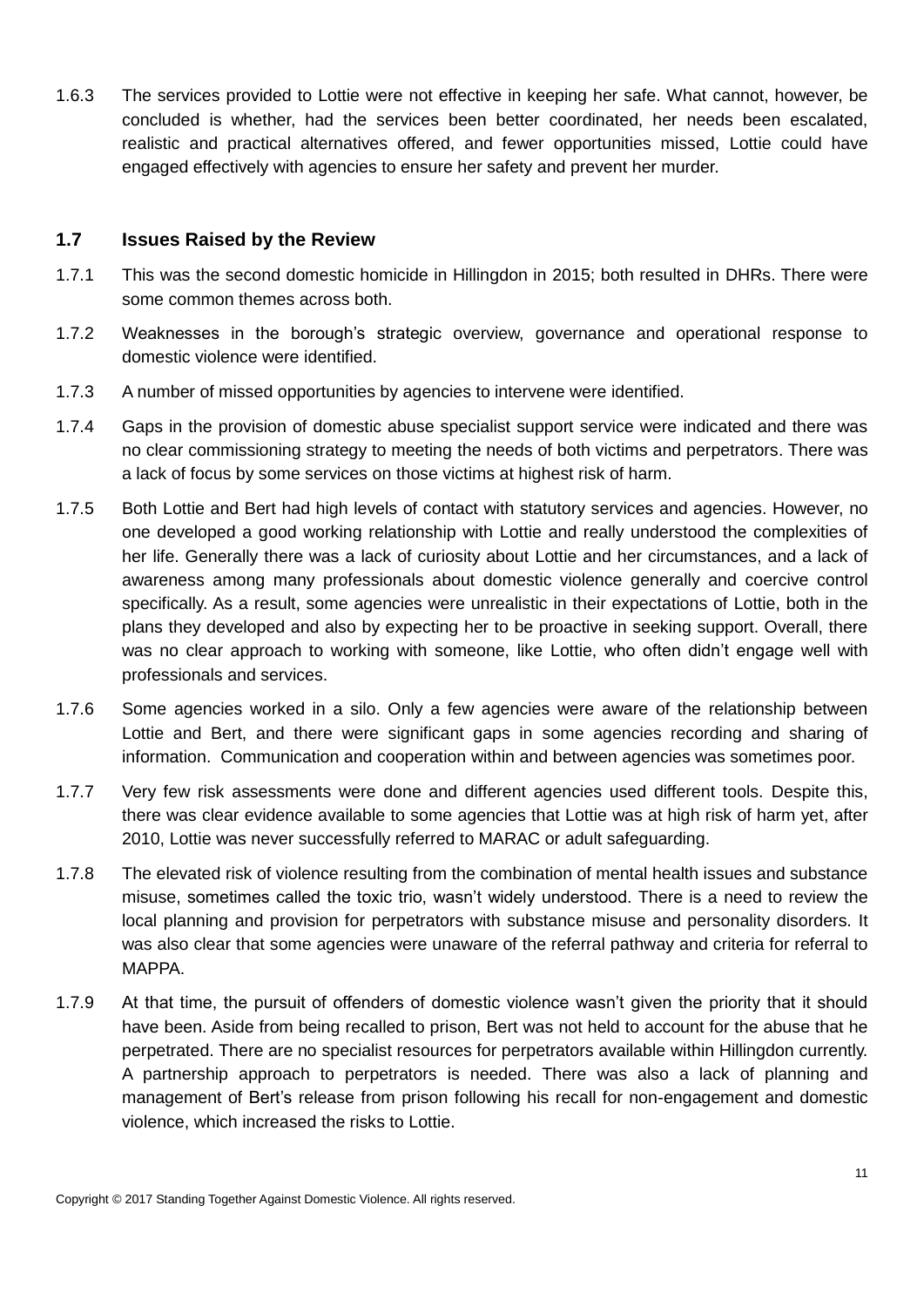#### <span id="page-11-0"></span>**1.8 Recommendations from the Review**

#### 1.8.1 Review Panel Multi agency recommendations

- 1.8.2 SHP to conduct a rigorous borough wide review of Hillingdon's strategic overview and operational response to domestic violence. This review must address:
	- a) the effectiveness of the SHP, specifically the effectiveness of the governance and strategic leadership that the partnership provides for domestic abuse.
	- b) the effectiveness of the Domestic Violence Forum and related sub-groups,
	- c) the strategic direction and priorities for Hillingdon,
	- d) the gap between the strategy and delivery of the strategic aims by all agencies.
- 1.8.3 SHP to ensure that all partner agencies conduct an internal review of their domestic violence/abuse policies and procedures in relation to how they identify, risk assess, refer and respond appropriately to victims, particularly those who don't engage and/or are subject to coercive control, and make changes as appropriate. This must include reviewing referral pathways to multi-agency forums (MARAC, MAPPA and Safeguarding) and ensuring that they are clearly identified and utilised.
- 1.8.4 SHP to review the partnership approach to perpetrators of domestic abuse and produce recommendations for change based on the learning from the two recent DHRs.
- 1.8.5 SHP to undertake a needs assessment and review of existing domestic abuse specialist support services (including the management of IDVA), and develop a comprehensive commissioning strategy that meets the needs of both victims and perpetrators and includes a focus on prevention and early intervention.
- 1.8.6 SHP to review the use of the CAADA DASH risk identification checklist in Hillingdon agencies including: the purpose of DASH completion, the adoption of DASH consistently across agencies and in front line practice, the use of DASH as an on-going risk identification tool, and the arrangements for sharing of risk information outcomes between agencies involved with the same client. A multi-agency task and finish group should be established in order to develop a multiagency protocol regarding the risk assessment of victims of domestic violence.
- 1.8.7 SHP to establish a task a finish group in order to develop a multiagency protocol on information management including creating a common information record and sharing information on victims and perpetrators of domestic violence.
- 1.8.8 SHP to review the effectiveness of the information available to the public about the appropriate action to take if they have concerns about the risk of domestic violence against a person, to enable the police and other agencies to intervene positively.
- 1.8.9 SHP to seek assurance from partner agencies that they are compliant with the NICE guidelines on domestic violence and abuse; multi agency working, by local agencies.
- 1.8.10 SHP to review provision for perpetrators of domestic abuse released from prison and develop a plan to include the provision of suitable housing, access to primary health care, access to mental health services and prescribed medication.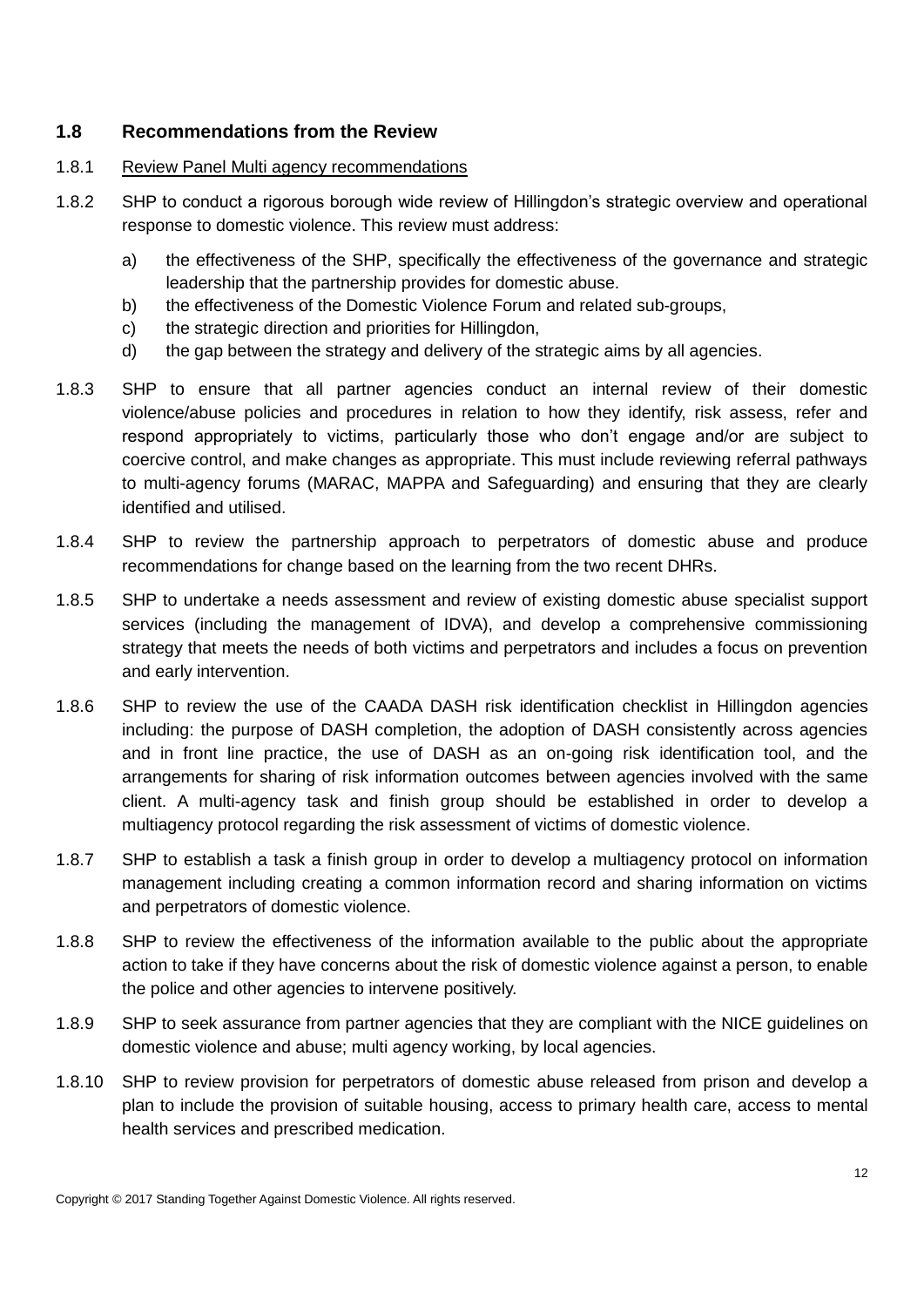- 1.8.11 SHP to ensure that the new MASH arrangement addresses the information sharing needs of schools and education services about cases of domestic abuse.
- 1.8.12 SHP to ensure that all partner agencies agree a policy on the reallocation of domestic violence cases when a conflict of interest exists or there is a failure to develop a workable relationship with the client.
- 1.8.13 SHP to review the multiagency training strategy including:
	- (a) Front-line and professional staff awareness of the dynamics of domestic abuse, especially coercive control and non-engagement. This must include consideration, in partnership with Hillingdon CCG, of commissioning IRIS or a similar domestic violence programme designed specifically for primary health care teams including General Practice, the Out of Hours service and the Urgent Care Centre.
	- (b) Front line and professional staff's skills in safe enquiry and disclosure, and the specific challenges of working with victims of coercive control and poor engagement.
	- (c) Ensuring front-line and professional staff are aware of the heightened risks associated with domestic abuse, mental ill health, and drug and alcohol misuse.
	- (d) Audit safeguarding children's training (and take up across the multi-agency partnership) to ensure that domestic violence is appropriately addressed.
	- (e) Audit adult safeguarding training (and up take across the multi-agency partnership) to ensure that domestic violence is appropriately addressed

#### 1.8.14 Review Panel Single Agency Recommendations

#### 1.8.15 **Recommendation – London Borough of Hillingdon Children's Social Care**

a) Hillingdon Children's Social Care to ensure that they assess and take appropriate steps to address the abusive behaviour of perpetrators who come within the remit of their service.

b) Hillingdon Children's Social Care to ensure that domestic violence dynamics are actively addressed during supervision.

c) Hillingdon Children's Social Care to introduce standards for record keeping.

For these three recommendations to be regularly reviewed in supervision, and for a dip sample audit to take place six months after changes have been made, with the results reported to the SHP.

#### 1.8.16 **Recommendations – Metropolitan Police**

a) Metropolitan Police to audit the effectiveness of mechanisms in place to prioritise and actively pursue outstanding offenders of domestic abuse.

b) Metropolitan Police to audit the effectiveness of arrangements for increasing the number of prosecutions using evidence based prosecutions.

c) Metropolitan Police to dip sample compliance with the Victim's Charter to ensure that victims of domestic abuse are regularly updated on progress.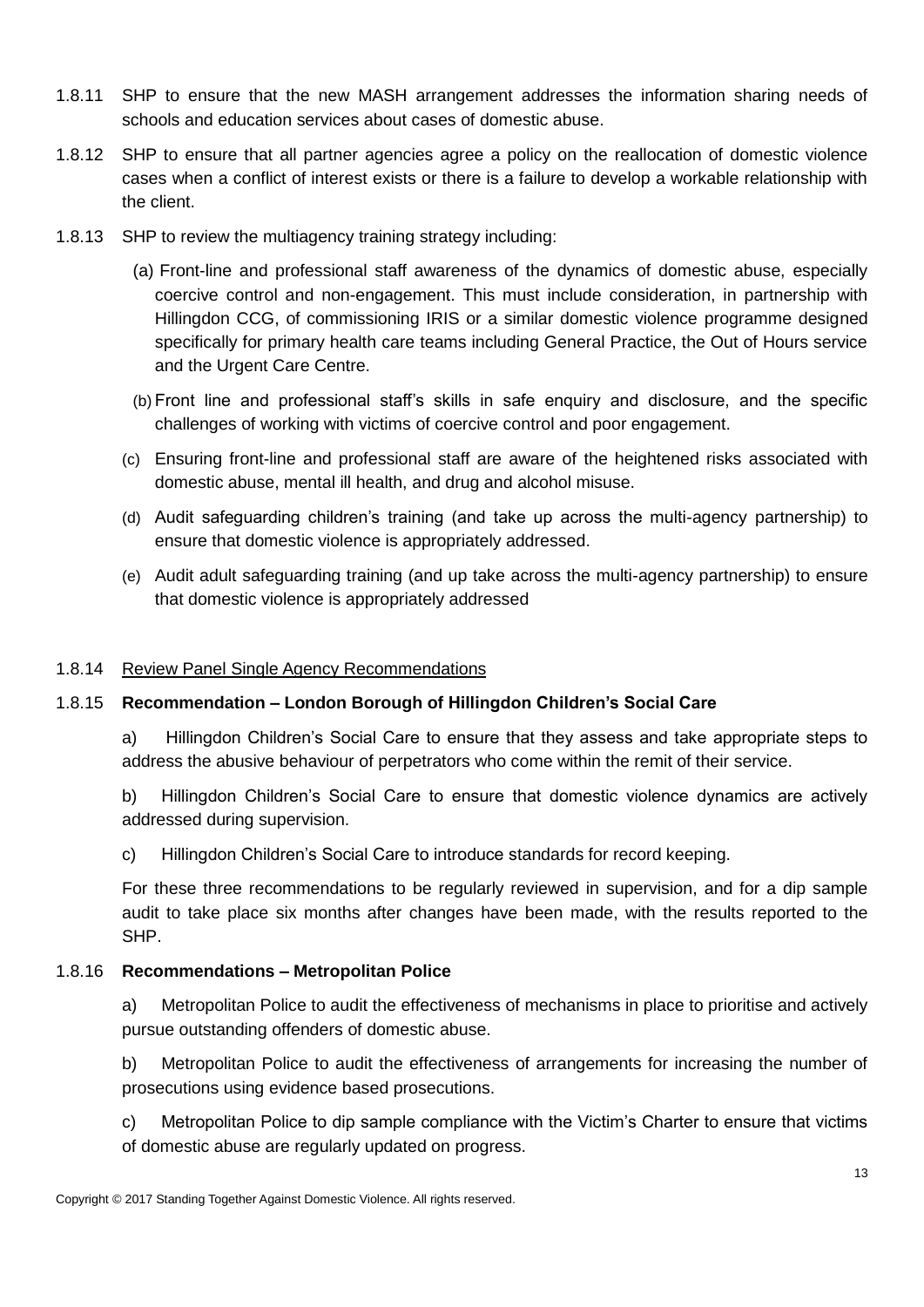#### 1.8.17 **Recommendation – Metropolitan Police and Thames Valley Police**

- a) Metropolitan and Thames Valley Police to audit compliance with investigative expectations and supervision of allegations of domestic abuse.
- b) Metropolitan and Thames Valley Police to review the arrangements for ensuring that all relevant information is gathered before conducting arrest attempts in relation to domestic violence in another forces area. This should be subject to dip sampling to ensure compliance.

#### 1.8.18 **Recommendation – Hillingdon Hospital NHS Foundation Trust**

a) Hillingdon Hospital to improve the arrangements for sharing safeguarding concerns between Accident and Emergency, liaison psychiatry, and all other departments within the hospital, including outpatients. Success measures should be identified and audited.

#### 1.8.19 **Recommendations – Hillingdon CCG**

a) Hillingdon CCG to provide assurance to SHP that CNWL's action plan arising from the Internal Investigation Report has been implemented. The action plan will be monitored by the CCG using the Goodall Safeguarding meeting. An update on the action plan should be provided within six months of the DHR being approved by the Partnership. Further updates to be determined by the Partnership.

b) Hillingdon CCG to oversee the implementation of NICE guidelines on Antisocial Personality Disorders: prevention and management, and to evaluate the effectiveness of local provision for people with personality disorders.

c) Hillingdon CCG to share the findings and learning from this DHR with Hillingdon GP practices, Out of Hours Service and Hillingdon Urgent Care Centre.

d) Hillingdon CCG to work with Hillingdon health service providers to ensure that all information systems enable the flagging of high risk victims of domestic abuse.

e) Hillingdon CCG to ensure that all Hillingdon GP practices, the Out of Hours Service and the Hillingdon Urgent Care Centre develop policies that ensure staff are aware of the issue of domestic violence, how to identify and assess people at risk, how to identify and assess perpetrators of domestic violence, what services are available locally and the referral pathway.

f) Hillingdon CCG to consider commissioning IRIS or a similar domestic violence programme designed specifically for primary health care teams.

#### 1.8.20 **Recommendation – London Borough of Hillingdon Housing**

a) Hillingdon Housing to review the local housing procedure and develop guidance on specific considerations when accommodating perpetrators of domestic abuse.

#### 1.8.21 **Recommendations – Hillingdon IDVA**

a) HIDVA to focus support on high risk cases and review repeat victims and audit to ensure the risk levels are being reduced.

b) HIDVA to actively manage their case load and communicate the status of cases to other agencies. This should be subject to regular audit.